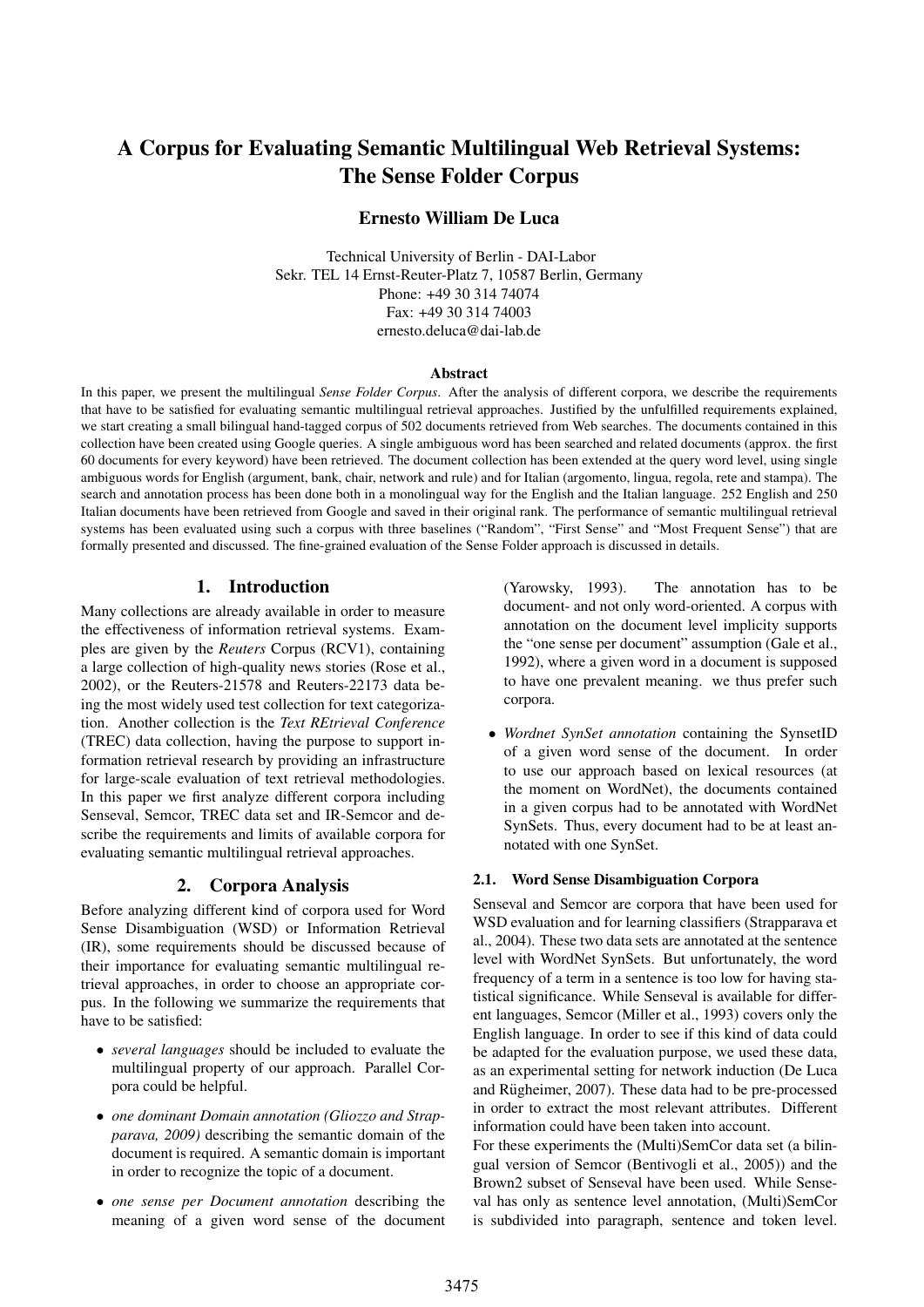Whereas this structure can be used to determine collocations, annotations are only given on the token level so that all of the SemCor attributes refer to this last level.

We combined syntactic (POS) and semantic information (semantic domains extracted from WordNet) for model construction. In our experiments, we found indication for the necessity to employ more than one information source, because the two classes of features did not strongly interact. Only in few cases the POS attribute could be used for Word Sense Disambiguation though the discriminative power appeared to be high, if prediction via POS was applicable at all. However, the size of the considered data set and the number of features available at the given time suggest further experiments with extended data.

For the evaluation in this work, these data are not suitable because they are word- and not document- or domainoriented.

#### 2.1.1. Information Retrieval Corpora

Gonzalo et al. (Gonzalo et al., 1999) adapted Semcor 1.5 in order to build a test collection called *IR-Semcor* used for evaluating their approach. They split the documents in Semcor 1.5 to get coherent chunks of text for retrieval and added WordNet annotations. They obtained 171 fragments with an average length of 1131 words per fragment to which they also added a summary (human explanation) with lengths varying between 4 and 50 words and an average of 22 words per summary. Each of the summaries was hand-tagged with WordNet 1.5 senses, resulting in 254 documents. Both queries and documents of this corpus were hand-tagged with phrases, POS, and WordNet senses. The authors show that WSD is more beneficial than artificially ambiguous pseudo-words suggested by Sanderson (Sanderson, 2000). POS tagging (even if manually annotated) does not help improve retrieval, and phrases used as indexing terms are not useful enough, if partial credit is not given to the phrase components.

The IR-Semcor collection has been annotated manually in order to show that indexing with WordNet SynSets can give significant improvements to text retrieval even for large queries. This indexing approach works better than the synonymy expansion in Voorhees (Voorhees, 1994), probably because it identifies not only the synonym terms, but it also differentiates word senses.

At the moment the IR-Semcor corpus is not publicly available, so that the use of this resource for comparison was not possible for this work and the related properties could not be analyzed. Again, this corpus does not contain any document- or domain-annotation.

In contrast to the corpora described above, this kind of data have document annotation and are largely used in the information retrieval community. Because our purpose is not only evaluating an information retrieval system, but also a semantic multilingual information retrieval system, these data are not appropriate for this task. They do not provide any semantic information based on a given query word, resulting that they are a document- and not query-oriented collection. No WordNet annotations are included and the "one sense per document" assumption (Yarowsky, 1993) is not fulfilled, because more topics can be covered in one

| Language  |           | Query Word Documents Word Sense |    |  |
|-----------|-----------|---------------------------------|----|--|
| EN        | argument  | 48                              |    |  |
|           | bank      | 47                              | 10 |  |
|           | chair     | 59                              |    |  |
|           | network   | 57                              | 3  |  |
|           | rule      | 41                              | 12 |  |
| <b>IT</b> | argomento | 51                              | 5  |  |
|           | lingua    | 50                              |    |  |
|           | regola    | 47                              | 3  |  |
|           | rete      | 47                              | 9  |  |
|           | stampa    | 55                              |    |  |

document.

# 3. Building the Sense Folder Corpus

Justified by the unfulfilled requirements explained above, we decided to create our own multilingual *Sense Folder Corpus*. We started creating a small bilingual hand-tagged corpus of 502 documents retrieved from Web searches. The documents contained in this collection had been created using Google queries. A single ambiguous word has been searched and related documents (approx. the first 60 documents for every keyword) have been retrieved. The first search and annotation process has been done in a monolingual way for the English language. 252 English documents have been retrieved from Google and saved in their original rank (done by the Google PageRank algorithm (Page et al., 1999)). In a second step we analyzed the content of every single retrieved document, according to the query word and manually annotated it with the best matching word sense and domain contained in WordNet. Thus, every document contained in the collection has been annotated with only one WordNet domain label and one MultiWordNet querydependent word sense label, respecting also the "one sense per document" assumption.

Then, the same search and annotation process has been applied for the Italian language. The English document collection has been extended at the query word level. Like its English counterpart, the Italian query words were ambiguous. The results were 250 Italian documents that have also been retrieved from Google and saved in their original rank. The inventory of the ambiguous words contained in the corpus is listed in Table 1, where every query word is represented by its name, followed by the number of retrieved documents and the number of possible word senses (meanings) that it can be assigned to. The decision to use documents retrieved automatically from Google is motivated by the need of using real data.

# 4. Baselines

In order to evaluate the performance of semantic-based methods, we decided to use three baselines for comparing the hand-tagged semantic annotations contained in the Sense Folder Corpus with the automatic annotation done with the Sense Folder approach (De Luca, 2008). This approach is a semantic multilingual approach, where the Sense Folder Corpus has been used for evaluation.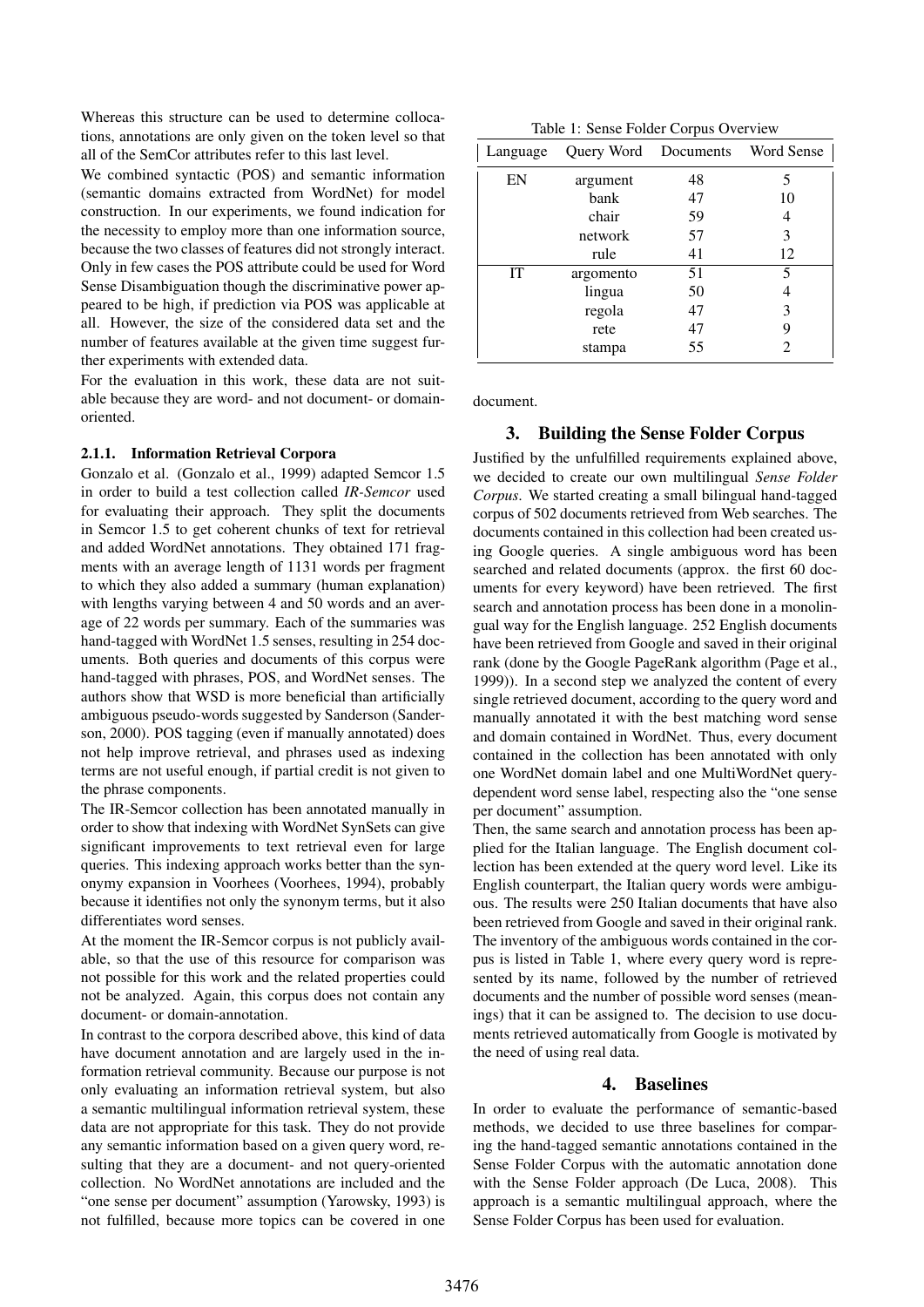Additionally, two word sense granularity levels have been considered. In some cases word senses belong to the same meaning and could be merged in one sense (De Luca and Nürnberger, 2006a). In this case a coarse-grained representation of the sense inventory is useful for making results more meaningful for evaluation. On the other hand, the sense distinction might not be detailed enough, so that a fine-grained representation is needed in order to distinguish the word senses on a more detailed level.

According to these distinctions also used in Word Sense Disambiguation Evaluation tasks, two different evaluations have been included. The fine-grained evaluation considers the distinction of word senses on a more detailed level (all senses are included). The coarse-grained evaluation treats a more general distinction of word senses as semantically related word senses are merged. These two evaluations have been combined within three baselines described in the following:

- A *Random Baseline* assuming a uniform distribution of the word senses.
- A *First Sense Baseline*, i.e. the score achieved by always predicting the first word sense, according to a given ranking, of a given word in a document collection. The First Sense baseline is often used for supervised WSD systems (McCarthy et al., 2004).
- A *Most Frequent Sense Baseline* based on the highest a-posteriori word sense frequency, given a word in a document collection, i.e. the score of a *theoretically* best result, when consistently predicting the same word sense for a given word.

To clarify the notation in this Section we will use the following abbreviations:

- W a selection of query words.
- $S_w$  a set  $\{s_1, s_2 \ldots s_n\}$  of word senses. For a given word  $w \in W$  the elements  $\{s_1, s_2 \ldots s_{n-1}\}$  represent the word senses in WordNet. we assume that the implicit ordering provided by the indices corresponds to the WordNet ranking such that  $s_1$  is the first sense. An additional sense  $S_n$  denotes an unclassified word sense and is assigned the lowest priority in the ranking. In the evaluation this word sense is labeled with a "-1" value.
- $D_{w,s}$  The subset of documents in D, in which the word  $w \in W$  occurs in the sense  $s \in S_w$ .

**Random Baseline** The *Random Baseline* provides a simple boundary for classification performance. In eq. 1 the estimated relative frequency  $\hat{r}$  is calculated, with the assumption that for any given occurrence of a word  $w$ , all senses  $s \in S_w$  are equally likely to be the correct ones. In such a situation a simple guessing would on average predict the correct sense for a fraction of

$$
\widehat{r}_{\text{eq}}(w) = \frac{1}{|S_w|} \tag{1}
$$

of the words total occurrences.

For example, given that the number of word senses  $S_w$  of the word "argument" are 6 (considering also the unclassified word sense), the expected proportion of correct guesses is  $\frac{1}{6}$ . This computation is applied in the same way for all words.

First Sense Baseline The *First Sense Baseline* is based on the first word sense of WordNet contained in the Sense Folder Corpus.

The senses in WordNet are ordered according to the frequency data contained in the manually tagged resource SemCor (Miller et al., 1993). In SemCor word senses are listed according to the order of their first occurrence. Senses that did not occur in the corpus are appended to that list in arbitrary order (McCarthy et al., 2004).

The term "First Sense heuristic" is chosen unfavorably, in the sense that it suggests the existence of an objective static ranking. But in reality the ordering of the senses is estimated from corpora assumed to reflect the overall distribution of word senses in language usage. That assumption is hardly justified, because corpora are build from different sources that strongly depend on the writing style of the authors and the intented recipients.

Additionally, sampling variance undermines the validity of the above assumption due to the limited size of available corpora. SemCor, on which the WordNet ranking is based, has a too small sample size to acquire statistically significant estimates for a general overall word sense distribution. Even in the ideal case of a close correspondence of the word sense distributions in the corpus and the considered language in general, the probability that the first sense corresponds to the most frequent one may be quite low. This is because even the most frequent word sense often represents only a small part of the overall population.

Consequently, one may obtain different rankings depending on the available resources. But an objective "First Sense" should only depend on the language and not on a specific corpus.

For the reasons described above, in this work the first sense is treated differently as the most frequent given in WordNet. In this work, different basic population is taken under consideration, because of the differences between the context in the lexical resources and the Sense Folder corpus.

In this case, the First Sense baseline has been computed as explained in Eq. 3.  $s_f$  is the first word sense ordered in WordNet that is used as Sense Folder annotation for a document  $D$  given a word  $w$ .

But unlike from the SemCor/WordNet First Sense based on (Miller et al., 1993), the first sense in this work is only taken, if the word sense describing the first subset of documents is not empty (as shown in Eq. 2).

$$
f = \min_{i=1}^{|S_w|} \{ i | D_{w, s_i} \neq \emptyset \}
$$
 (2)

$$
\widehat{r}_{s_f}(w) = \frac{|D_{w,s_f}|}{|D_w|} \tag{3}
$$

Table 2 shows the mapping between the Sense Folders for the term "argument" and the correspondent annotated documents. The First Sense baseline is computed by  $\frac{|D_{w,s_f}|}{|D|}$  $\frac{|w,s_{f}|}{|D_w|}$ .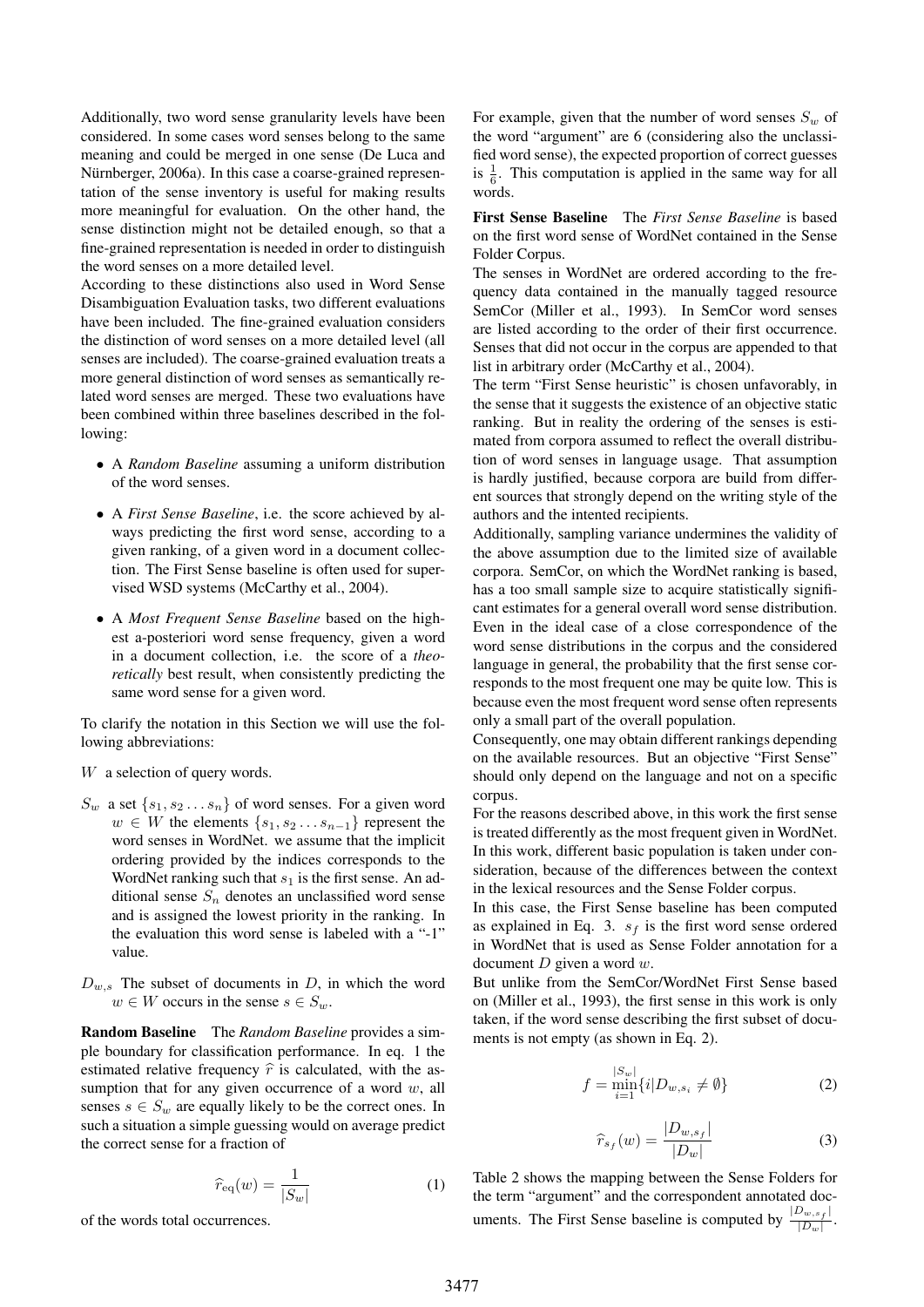Table 2: Sense Folders for the term "argument"

| Sense Folder $0 \t 1 \t 2 \t 3$ |  |  |  |
|---------------------------------|--|--|--|
| Documents 3 4 18 9 8 6          |  |  |  |

Since there are documents for every sense, the first sense equals the one in the WordNet ordering ("0"). Thus we obtain a value of  $\frac{3}{48}$  corresponding to 3 out of 48 documents, where "argument" is used in the sense "0". This computation is applied for evaluation in the same way for all words in the Sense Folder Corpus.

Most Frequent Sense Baseline The *Most Frequent Sense Baseline* is based on the highest frequency of a word sense contained in a document collection. It is the best possible result score when consistently predicting one sense. It is often used as a baseline for evaluating word sense disambiguation approaches and very difficult to outperform.

The high performance of this baseline is explained by the use of a-posteriori knowledge about the distribution of word senses in the document collection.

This baseline can be computed if hand-tagged data annotated with word senses are available and a predominant sense can be recognized between them (McCarthy et al., 2004).

In Eq. 4 we compute the Most Frequent Sense baseline.

 $D_{w,s}$  denotes the set of documents annotated with a word sense s in  $S_w$  for a word w.

For the example given in Table 2 the most frequent sense occurrs in 18 documents of the test collection and is the third sense in the WordNet ordering. Thus, the value of the Most Frequent Sense baseline is  $\frac{18}{48}$ . Similarly one it can be computed for the remaining words.

Note that the Most Frequent Sense baseline is a theoretical baseline, since the most frequent sense is not known a priori. The inclusion of a-posteriori information also explains the high performance obtained with this baseline.

$$
\widehat{r}_{s_{mf}}(w) = \max_{s \in S_w} \frac{|D_{w,s}|}{|D_w|} \tag{4}
$$

Besides the baselines described above, we also computed the overall word- and language-dependent baseline. Eq. 5 shows this computation. In the case of English  $W$  is the selection of the query words argument, bank, chair, network, rule and for Italian argomento, lingua, regola, rete, stampa.

The word-dependent baseline is computed for every  $w$  in W, where we multiply every  $N(w)$  being the total number of documents containing a query word w by  $\hat{r}(w)$  that stands for any of the baselines considered in Eq. 1, 3 and 4. At the end we divide this product by the total number of the disambiguation processes. Because we disambiguate one word per document, this number coincides with the total number of documents. The language-dependent baseline is computed in the same way but considering all documents of the collection. The baselines acquired are:

$$
\hat{r}_{overall} = \frac{\sum_{w \in W} N(w) \cdot \hat{r}(w)}{\sum_{w \in W} N(w)} \tag{5}
$$

### 5. Fine-grained Evaluation

In order to evaluate Semantic Multilingual Web Retrieval Systems, we have to analyze different parameters like linguistic relations, document encodings, classification and clustering methods. In this paper we consider the linguistic relations: Synonyms (Syn), Coordinate Terms (Coord), Hyperonyms (Hyper), Hyponyms (Hypo), Glosses (Gloss) and Semantic Domains (Dom), in see their influence for the semantic classification of documents. In addition, the Semantic Domain Hierarchy (DomH) of MultiWordNet (Pianta et al., 2002) is taken into account. We analyze also different document encodings. This investigation provides a basis for selecting an optimal representation. The t f and  $t \hat{f} \times id\hat{f}$ encoding (Manning and Schütze, 1999), as well as the *stemming* (stem) vs. *not stemming* (noStem) term features, describe different vector spaces for the document classification. Moreover, we extend the evaluation with the comparison of the different classification and clustering methods for determining the best performing one: the "pure" Sense Folder classification (SF) based on cosine similarity (De Luca and Nürnberger, 2006b), the k-Means clustering algorithm (KM) (Macqueen, 1967), the Expectation Maximization (EM) (Nigam et al., 2000) and the Density-Based (DB) (Friedman and Meulman, 2004) algorithms. These clustering methods are evaluated in combination with the linguistic relations to discover their most suitable configuration.

Table 3 shows the results of the overall evaluation (including all search words) of the Sense Folder approaches in a fine-grained setting. Results are presented as a number interval  $[0, 1]$  that quantifies the proportion of correct classification results. The best result for every single combination is highlighted in bold.

Analyzing the different linguistic parameters, we can see that the use of hyperonyms or hyponyms negatively influenced the performance of the system. Normally, a hyperonym should be the broader term of a given word, so that the searched word can be recognized in its more general linguistic context. But these terms included in WordNet are listed in a hierarchical structure, so that when the intersection between two word senses is found, the terms found are at the end too general and make the disambiguation of word senses more difficult. As a rule, a hyponym should narrow down the distinct word senses describing the search word more specifically; these terms included in WordNet are not significant enough to split them.

When such linguistic information is combined with clustering methods, in some cases, the classification performance is strongly enhanced, because similar documents are recognized. Sometimes this semantic information already contained in lexical resources is sufficient to recognize the linguistic context of a document given a query, so that clustering methods are not needed or their use affects negatively the classification.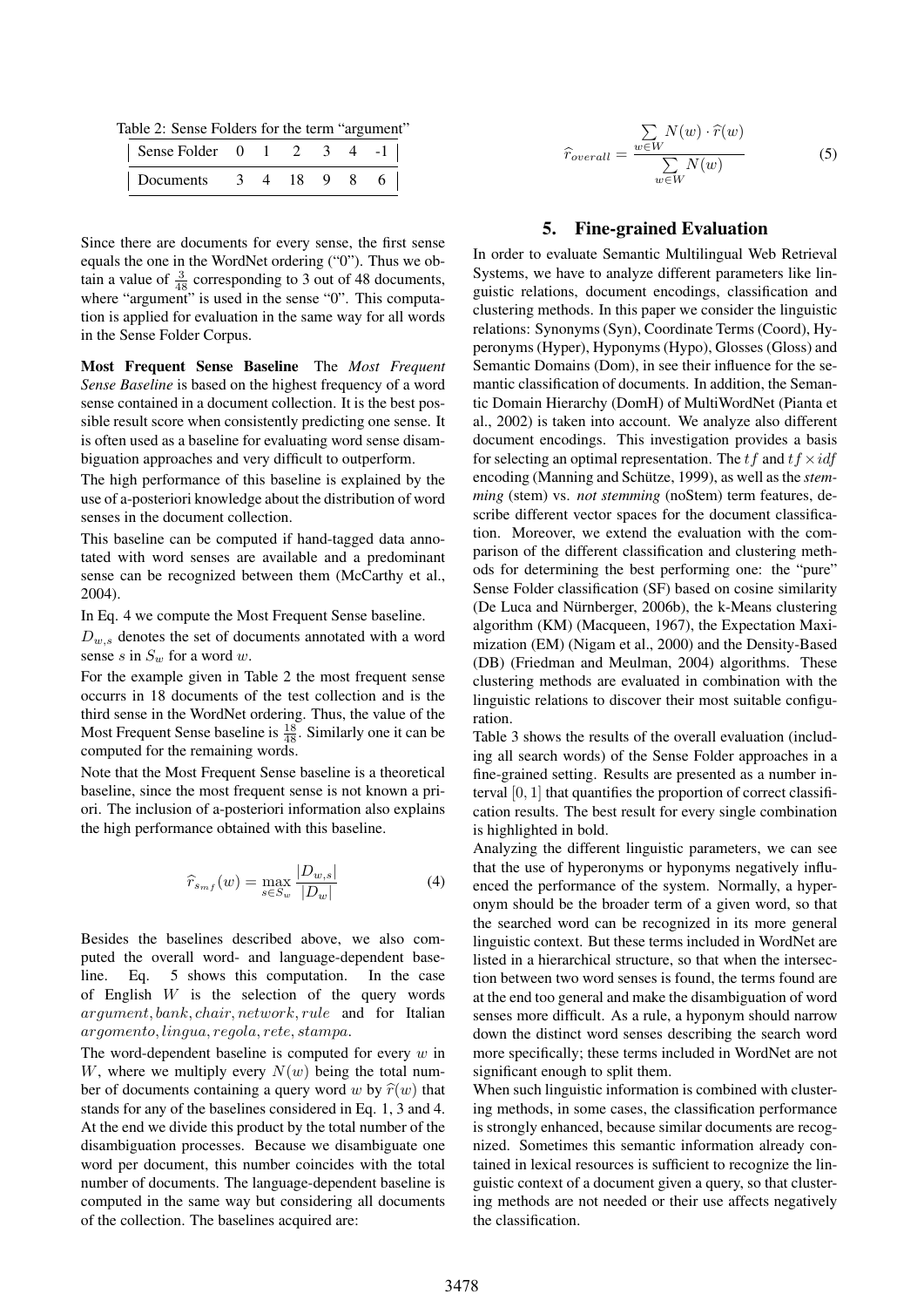|                    | Syn, Hypo,    | Syn, Hypo,   | Syn, Hypo,  | Syn, Hypo, | Syn, Hypo, | Syn, Dom, |
|--------------------|---------------|--------------|-------------|------------|------------|-----------|
|                    | Hyper, Coord, | Coord, Dom.  | Hyper, Dom, | Dom, DomH  | Dom, Gloss | Gloss     |
|                    | Dom, Gloss    | <b>Gloss</b> | Gloss       | Gloss      |            |           |
| SF[tf][noStem]     | 0.33          | 0.29         | 0.32        | 0.32       | 0.32       | 0.37      |
| KM[tf][noStem]     | 0.32          | 0.33         | 0.37        | 0.34       | 0.34       | 0.47      |
| EM[tf][noStem]     | 0.28          | 0.22         | 0.20        | 0.31       | 0.31       | 0.32      |
| DB[tf][noStem]     | 0.31          | 0.31         | 0.33        | 0.31       | 0.31       | 0.37      |
| SF[f][stem]        | 0.35          | 0.32         | 0.33        | 0.35       | 0.35       | 0.37      |
| KM[tf][stem]       | 0.33          | 0.37         | 0.33        | 0.41       | 0.41       | 0.48      |
| EM[tf][stem]       | 0.20          | 0.29         | 0.24        | 0.28       | 0.28       | 0.27      |
| DB[tf][stem]       | 0.33          | 0.30         | 0.27        | 0.32       | 0.32       | 0.37      |
| SF[tfxidf][noStem] | 0.31          | 0.34         | 0.33        | 0.34       | 0.34       | 0.35      |
| KM[tfxidf][noStem] | 0.38          | 0.39         | 0.31        | 0.37       | 0.37       | 0.42      |
| EM[tfxidf][noStem] | 0.35          | 0.28         | 0.32        | 0.28       | 0.28       | 0.27      |
| DB[tfxidf][noStem] | 0.37          | 0.39         | 0.35        | 0.32       | 0.32       | 0.35      |
| SF[tfxidf][stem]   | 0.23          | 0.27         | 0.29        | 0.33       | 0.33       | 0.33      |
| KM[tfxidf][stem]   | 0.29          | 0.31         | 0.35        | 0.35       | 0.35       | 0.44      |
| EM[tfxidf][stem]   | 0.25          | 0.26         | 0.27        | 0.29       | 0.29       | 0.26      |
| DB[tfxidf][stem]   | 0.27          | 0.29         | 0.29        | 0.31       | 0.31       | 0.33      |

Table 3: Fine-grained (Overall) Accuracy Evaluation Results of different parameter settings with baselines.

When the automatic classification is compared within the baselines presented in Section 4., we can see that all combinations outperform all "Random" (0.16) and "First Sense" (0.18) baselines. Last, we can notice that the use of selected linguistic relations combined with clustering methods enhances the classification performance. Best results have been achieved combining synonyms, semantic domains and glosses (Syn, Dom, Gloss) with the k-Means clustering algorithm (KM). This combination outperformed also the "Most Frequent Sense" baseline (0.35).

The evaluation based on the Sense Folder Corpus can also be done for every single query word in a coarse-grained setting, depending on the purpose of the systems to be evaluated (De Luca, 2008).

# 6. Conclusions

In this paper, we presented the Sense Folder Corpus. This is at the moment bilingual corpus that is being extended with other languages and will be made available for evaluating semantic multilingual retrieval systems. The classification accuracy performance of every semantic multilingual system can be compared within three baselines ("Random", "First Sense" and "Most Frequent Sense") in a fine- and coarse-grained setting, as well as within the Sense Folder approches presented in (De Luca and Nürnberger, 2006b; De Luca, 2008).

# 7. References

- Luisa Bentivogli, Emanuele Pianta, and Marcello Ranieri. 2005. MultiSemCor: an English Italian aligned corpus with a shared inventory of senses. In *Proceedings of the Meaning Workshop 2005*, Trento, Italy.
- Ernesto William De Luca and Andreas Nürnberger. 2006a. Rebuilding Lexical Resources for Information Retrieval using Sense Folder Detection and Merging Methods. In *Proceedings of the 5th International Conference on Lan-*

*guage Resources and Evaluation (LREC 2006)*, Genova, Italy.

- Ernesto William De Luca and Andreas Nürnberger. 2006b. Using Clustering Methods to Improve Ontology-Based Query Term Disambiguation. *International Journal of Intelligent Systems*, 21:693–709.
- Ernesto William De Luca and Frank Rügheimer. 2007. Discovering Linguistic Dependencies with Graphical Models. In *LWA 2007 Workshop Proceedings*, pages 119–125, Germany, September. Martin-Luther-University Halle-Wittenberg.
- Ernesto William De Luca. 2008. *Semantic Support in Multilingual Text Retrieval*. Shaker Verlag, Aachen, Germany.
- Jerome H. Friedman and Jacqueline J. Meulman. 2004. Clustering objects on subsets of attributes (with discussion). *Journal Of The Royal Statistical Society Series B*, 66(4):815–849.
- William A. Gale, Kenneth W. Church, and David Yarowsky. 1992. One sense per discourse. In *Proceedings of the 4th DARPA Speech and Natrual Language Workshop*, pages 233–237.
- Alfio Massimiliano Gliozzo and Carlo Strapparava. 2009. *Semantic Domains in Computational Linguistics*. Springer, Berlin.
- Julio Gonzalo, Anselmo Peñas, and Felisa Verdejo. 1999. Lexical ambiguity and information retrieval revisited. In *Proceedings of the joint SIGDAT Conference on Empirical Methods in Natural Language Processing and Very Large Corpora (EMNLP/VLC-99)*, Maryland.
- J. B. Macqueen. 1967. Some methods of classification and analysis of multivariate observations. In *Proceedings of the Fifth Berkeley Symposium on Mathematical Statistics and Probability*, pages 281–297.
- Christopher D. Manning and Hinrich Schütze. 1999. *Foundations of Statistical Natural Language Processing*.